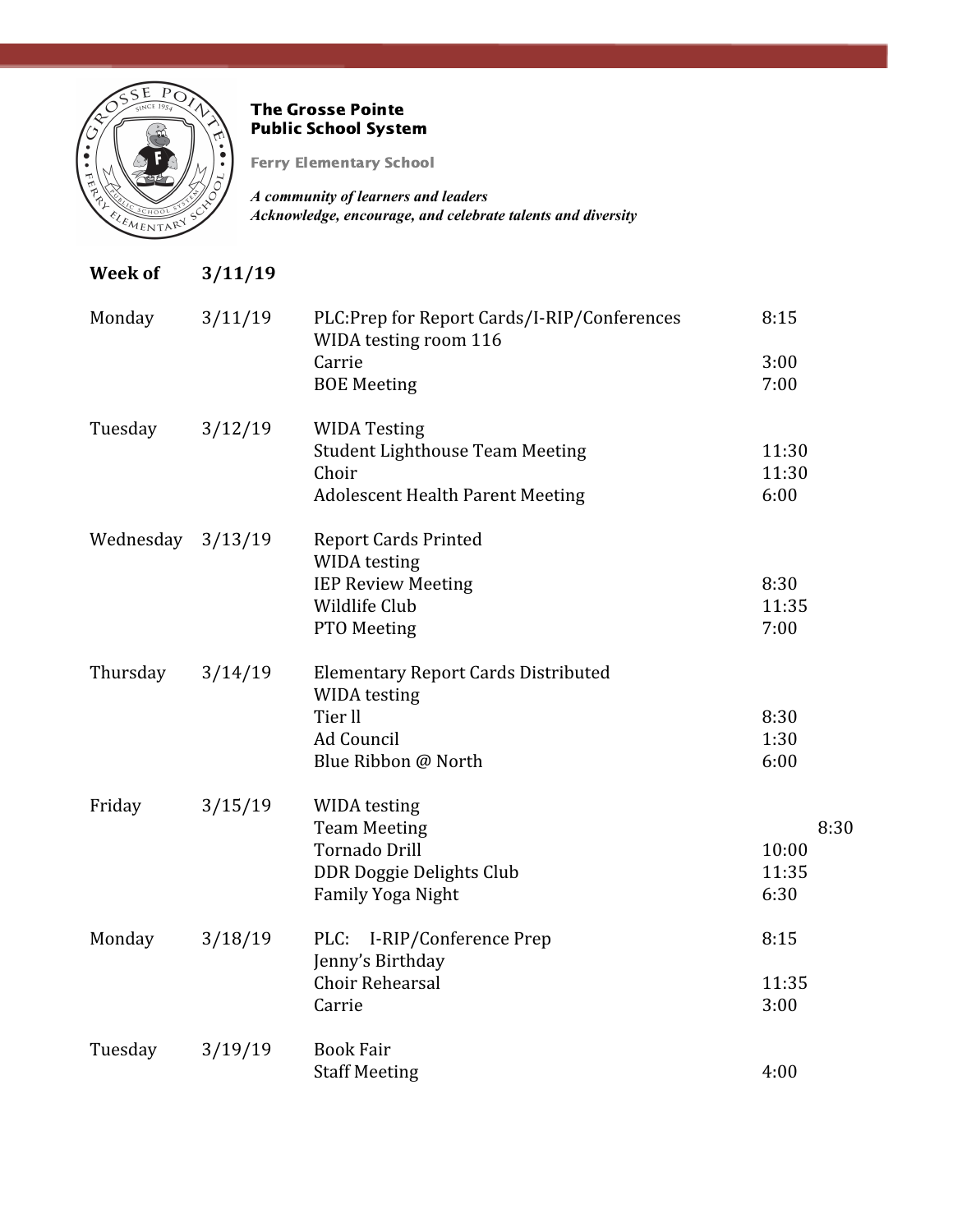## **Report Card, Conferences and I-RIP information for March:**

#### **Just a reminder of what we send home with report cards.**

- a. December send home report cards and comprehensive report
- b. March send home report cards update I-RIP and send copy home with parent.
- c. June send home report cards and NWEA reports update I-RIP and send copy home with parent - I-RIP is to be placed in CA-60

### **Data entry into Illuminate:**

#### **5th grade transition data enter into Illuminate by March 29**

 $\circ$  As we begin to plan for our 5th graders transitioning to middle school, 5th grade teachers will enter information into Illuminate. Greg will then pull this data and create a [report](https://drive.google.com/file/d/0B75k5guq6kPDZEpVa0w5NmpwN25iTkNma2w2dm5nTk1XWTdF/view?usp=sharing) that will be shared with MS administrators and counselors in April (and then updated in early August).

5th grade teachers can review the Mi-Star DNA, IRIP Score [Reporting](https://drive.google.com/drive/folders/19gX65NH1t9YV9yacat_c8E7FRxKVzmfO) and IRIP Scores [training](https://drive.google.com/drive/folders/19gX65NH1t9YV9yacat_c8E7FRxKVzmfO) video to refresh their memories on how to add the 5th to 6th grade transition data into Illuminate.

5th grade teachers should add Winter F and P data (as needed), Special Services, Health, Conduct, Work Habits and Notes/Strategies for Success to Illuminate before March 29th. Spring F and P data should be entered before teachers leave in June.

## **IRIP and Illuminate Data Entry info:**

- **●** Teachers developed the I-RIP with parents during conferences in October.
	- **○** F&P and TIER Level data is entered into Illuminate by October 4, 2018 for grades 1-3 and by October 26, 2018 for grades 4-5
	- **○** By October 8th the District will generate IRIPs for the buildings to print.
- **●** October Conferences: Please have 2 copies ready (sign both copies)
	- One for you (give to principal at end of year to place in CA-60)
	- One to send home with parent.
- **●** December Kindergarten Benchmark Assessment enter into Illuminate by end of December
- **●** March Conferences: Teachers will review and update I-RIP during conferences in March. **○** Please provide updated copy to parents
- By End of March: Kindergarten teachers will enter F&P data and Kindergarten Benchmark Assessment into Illuminate and 1-5 grade will enter F&P data for those necessary (tier II and III students)
- End of year: Teachers will update and send a copy of the final I-RIP home with report cards and NWEA report at the end of the school year and all final F&P data/Kindergarten Benchmark Assessment will be entered into Illuminate